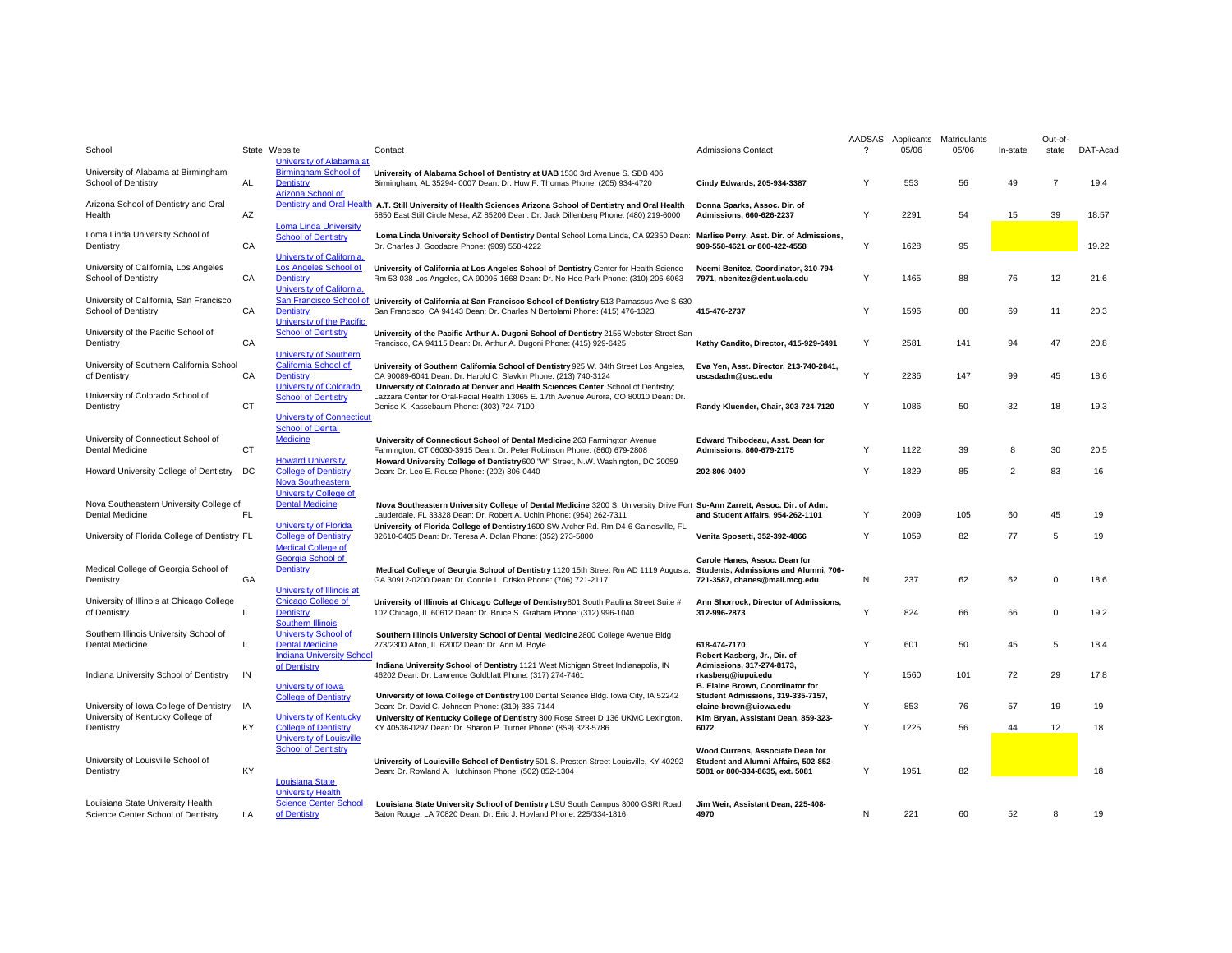|                                                                                       |           | <b>University of Maryland</b><br><b>Dental School, Baltimore</b>                            |                                                                                                                                                                                                     |                                                                                                   |   |      |     |                |                |       |
|---------------------------------------------------------------------------------------|-----------|---------------------------------------------------------------------------------------------|-----------------------------------------------------------------------------------------------------------------------------------------------------------------------------------------------------|---------------------------------------------------------------------------------------------------|---|------|-----|----------------|----------------|-------|
| University of Maryland Dental School,<br>Baltimore College of Dental Surgery          | MD        | <b>College of Dental</b><br><b>Surgery</b>                                                  | University of Maryland Baltimore College of Dental Surgery 666 W. Baltimore Street<br>Room 4-A11 Baltimore, MD 21201 Dean: Dr. Christian S. Stohler Phone: (410) 706-7461                           | 410-706-7472                                                                                      | Y | 1918 | 124 | 68             | 56             | 19.5  |
| Boston University, Goldman School of                                                  |           | <b>Boston University,</b><br><b>Goldman School of</b><br><b>Dental Medicine</b>             |                                                                                                                                                                                                     | Sydell Shaw, Assoc. Dean of                                                                       |   |      |     |                |                |       |
| Dental Medicine                                                                       | МA        |                                                                                             | Boston University Goldman School of Dental Medicine 100 East Newton Street Boston, Admissions and Student Services, 617-<br>MA 02118 Dean: Dr. Spencer N. Frankl Phone: (617) 638-4700              | 638-4787, sshawdds@bu.edu                                                                         | Υ | 3070 | 115 | 9              | 93             | 19.12 |
| Harvard School of Dental Medicine                                                     | MA        | <b>Medicine</b><br><b>Tufts University School</b>                                           | Harvard School of Dental Harvard University School of Dental Medicine 188 Longwood Avenue Boston, MA 02115 Anne Berg, Director of Admissions and<br>Dean: Dr. R. Bruce Donoff Phone: (617) 432-1401 | <b>Student Affairs, 617-432-1443</b>                                                              | Υ | 786  | 35  | $\overline{2}$ | 33             | 22    |
| Tufts University School of Dental<br>Medicine                                         | MA        | of Dental Medicine                                                                          | Tufts University School of Dental Medicine One Kneeland Street Boston, MA 02111<br>Dean: Dr. Lonnie H. Norris Phone: (617) 636-6636                                                                 | Melissa Bradbury, Assistant Director of<br>Admissions, 617-636-6639                               |   | 2956 | 158 | 27             | 131            | 18.22 |
| University of Detroit Mercy School of<br>Dentistry                                    | MI        | <b>University of Detroit</b><br><b>Mercy School of</b><br><b>Dentistry</b>                  | University of Detroit Mercy School of Dentistry 8200 W. Outer Dr. # 98 Detroit, MI<br>48219-0900 Dean: Dr. H. Robert Steiman Phone: (313) 494-6621/20                                               | Karin LaRose-Neil, Director, 313-494-<br>6611 (A-L), 313-494-6650 (M-Z),<br>dental@udmercy.edu    | Y | 1250 | 78  | 58             | 20             | 19    |
| University of Michigan School of<br>Dentistry                                         | MI        | <b>University of Michigan</b><br><b>School of Dentistry</b>                                 | University of Michigan School of Dentistry 1011 N. University Ave. Ann Arbor, MI 48109- Marilyn Woolfolk, Asst. Dean for<br>1078 Dean: Dr. Peter J. Polverini Phone: (734) 763-3311                 | <b>Student Services, 734-763-3313</b>                                                             | Y | 1715 | 110 | 60             | 50             | 19.48 |
| University of Minnesota School of                                                     |           | <b>University of Minnesota</b><br><b>School of Dentistry</b>                                | University of Minnesota School of Dentistry Room 15-209 Moos Tower 515 S.E.                                                                                                                         |                                                                                                   |   |      |     |                |                |       |
| Dentistry                                                                             | MN        | <b>University of Mississippi</b>                                                            | Delaware Street Minneapolis, MN 55455 Dean: Dr. Patrick M. Lloyd Phone: (612) 624-2424 Gale Shea, 612-625-7477                                                                                      |                                                                                                   | Y | 761  | 98  | 68             | 30             | 19.49 |
| University of Mississippi School of<br>Dentistry                                      | MS        | <b>School of Dentistry</b><br><b>University of Missouri-</b>                                | University of Mississippi School of Dentistry Medical Center; 2500 North State Street<br>Jackson, MS 39216-4505 Dean: Dr. James R. Hupp Phone: (601) 984-6000                                       | J. David Duncan, Assistant Dean,<br><b>Student Affairs, 601-984-6009</b>                          | N | 122  | 33  | 33             | $\mathbf 0$    | 17.4  |
| University of Missouri-Kansas City<br>School of Dentistry                             | MO        | Kansas City School of<br><b>Dentistry</b>                                                   | University of Missouri-Kansas City School of Dentistry 650 East 25th Street Kansas<br>City, MO 64108 Dean: Dr. Michael J. Reed Phone: (816) 235-2010                                                | 816-235-2080 or 800-776-8652                                                                      |   | 875  | 100 | 62             | 38             | 18.1  |
| Creighton University School of Dentistry NE                                           |           | <b>Creighton University</b><br><b>School of Dentistry</b>                                   | Creighton University School of Dentistry 2500 California Plaza Omaha, NE 68178-0240<br>Dean: Dr. Steven W. Friedrichsen Phone: (402) 280-5060                                                       | 402-280-2695 or 800-544-5072,<br>denschadm@creighton.edu                                          |   | 2406 | 85  | 11             | 74             | 18.45 |
| University of Nebraska Medical Center<br>College of Dentistry                         | <b>NE</b> | <b>University of Nebraska</b><br><b>Medical Center College</b><br>of Dentistry              | University of Nebraska Medical Center College of Dentistry 40th & Holdrege Streets<br>Lincoln, NE 68583-0740 Dean: Dr. John W. Reinhardt Phone: (402) 472-1301                                      | 402-472-1363                                                                                      | Υ | 733  | 45  | 34             | 11             | 18.7  |
| University of Nevada, Las Vegas School                                                |           | University of Nevada.<br>Las Vegas School of                                                | University of Nevada, Las Vegas School of Dental Medicine Shadow Lane Campus<br>1001 Shadow Lane Las Vegas, NV 89106-4124 Dean: Dr. Patrick J. Ferrillo Jr. Phone:                                  | Christine Ancajas, Director, 702-774-                                                             |   |      |     |                |                |       |
| of Dentistry                                                                          | <b>NV</b> | <b>Dentistry</b><br><b>University of Medicine</b><br>and Dentistry of New                   | (702) 774-2500                                                                                                                                                                                      | 2520                                                                                              | Y | 1800 | 75  | 47             | 28             | 18.07 |
| University of Medicine and Dentistry of<br>New Jersey-The New Jersey Dental<br>School | <b>NJ</b> | Jersey-The New Jersey<br><b>Dental School</b>                                               | University of Medicine & Dentistry of New Jersey New Jersey Dental School110<br>Bergen St.; Room B815 Newark, NJ 07103-2425 Dean: Dr. Cecile A. Feldman Phone: (973)<br>972-4633                    | Jeffrey Linfante, Director of<br>Admissions and Recruitment, 973-972-<br>1614, linfante@umdnj.edu |   | 1207 | 88  | 56             | 32             | 19.07 |
| Columbia University School of Dental<br>and Oral Surgery                              | NY        | <b>Columbia University</b><br><b>School of Dental and</b><br><b>Oral Surgery</b>            | Columbia University School of Dental and Oral Surgery 630 West 168th Street PH7<br>East Room 122 New York, NY 10032 Dean: Dr. Ira B. Lamster Phone: (212) 3054511                                   | Joseph McManus, Assistant Dean for<br>Admissions, 212-305-3478                                    | Υ | 1635 | 78  |                |                | 21.8  |
| New York University College of Dentistry NY                                           |           | <b>New York University</b><br><b>College of Dentistry</b>                                   | New York University College of Dentistry 345 East 24th Street New York, NY 10010<br>Dean: Dr. Michael C Alfano Phone: (212) 998-9800                                                                | Eugenia Mejia, Director of Admissions,<br>212-998-9818, eem1@nyu.edu                              |   | 2469 | 232 | 70             | 162            | 19    |
|                                                                                       |           | <b>State University of New</b><br>York at Buffalo School of                                 | State University of New York at Buffalo School of Dental Medicine 325 Squire Hall;                                                                                                                  | Robert Joynt, Director of Student                                                                 |   |      |     |                |                |       |
| State University of New York at Buffalo<br>School of Dental Medicine                  | <b>NY</b> | <b>Dental Medicine</b>                                                                      | 3435 Main Street Buffalo, NY 14214-3008 Dean: Dr. Richard N. Buchanan Phone: (716)<br>829-2836                                                                                                      | Admissions, 716-829-2839 or 716-829-<br>2862, joynt@buffalo.edu                                   | Y | 1308 | 85  | 57             | 28             | 19.36 |
|                                                                                       |           | <b>State University of New</b><br><b>York at Stony Brook</b>                                | State University of New York at Stony Brook School of Dental Medicine Health                                                                                                                        | Debra Cinotti, Associate Dean for                                                                 |   |      |     |                |                |       |
| State University of New York at Stony<br>Brook School of Dental Medicine              | <b>NY</b> | <b>School of Dental</b><br>Medicine<br>University of North                                  | Sciences Center; 154 Rockland Hall Stony Brook, NY 11794-8700 Dean: Dr. Barry R. Rifkin Admissions and Student Affairs, 631-<br>Phone: (631) 632-8950                                               | 632-8871                                                                                          | Y | 839  | 39  | 35             | $\overline{4}$ | 20    |
| University of North Carolina at Chapel<br>Hill School of Dentistry                    | <b>NC</b> | <b>Carolina at Chapel Hill</b><br><b>School of Dentistry</b><br><b>Case Western Reserve</b> | University of North Carolina School of Dentistry UNC-CH CB# 7450 1090 Old Dental<br>Bldg Chapel Hill, NC 27599-7450 Dean: Dr. John N. Williams Phone: (919) 966-2731                                | Albert Guckes, Asst. Dean, 919-966-<br>4451                                                       | Y | 593  | 81  | 65             | 16             | 20    |
| Case Western Reserve University<br>School of Dentistry                                | OH        | <b>University School of</b><br><b>Dentistry</b>                                             | Case Western Reserve Univ. School of Dental Medicine 10900 Euclid Avenue<br>Cleveland, OH 44106-4905 Dean: Dr. Jerold S. Goldberg Phone: (216) 368-3266                                             | David Dalsky, Director, 216-368-2460                                                              | Υ | 2279 | 75  | 13             | 62             | 18.73 |
|                                                                                       |           | <b>Ohio State University</b><br><b>College of Dentistry</b>                                 |                                                                                                                                                                                                     | Joen lannucci, Director of Admissions,<br>614-292-3361,                                           |   |      |     |                |                |       |
| Ohio State University College of<br>Dentistry                                         | OH        | <b>University of Oklahoma</b>                                                               | Ohio State University College of Dentistry 305 West 12th Avenue; PO Box 182357<br>Columbus, OH 43218-2357 Dean: Dr. Jan E. Kronmiller Phone: (614) 292-9750                                         | admissions@dentistry.dent.ohio-<br>state.edu                                                      | Y | 1110 | 104 | 84             | 20             | 19.25 |
| University of Oklahoma College of                                                     |           | <b>College of Dentistry</b>                                                                 | University of Oklahoma College of Dentistry 1201 N. Stonewall Avenue Oklahoma City,                                                                                                                 | Kenneth Coy, Associate Dean or Judy<br>Peterson, Admissions Coordinator,                          |   |      |     |                |                |       |
| Dentistry                                                                             | OK        |                                                                                             | OK 73117 Dean: Dr. Stephen K. Young Phone: (405) 271-6326                                                                                                                                           | 405-271-3530                                                                                      |   | 528  | 60  | 49             | 11             | 18.75 |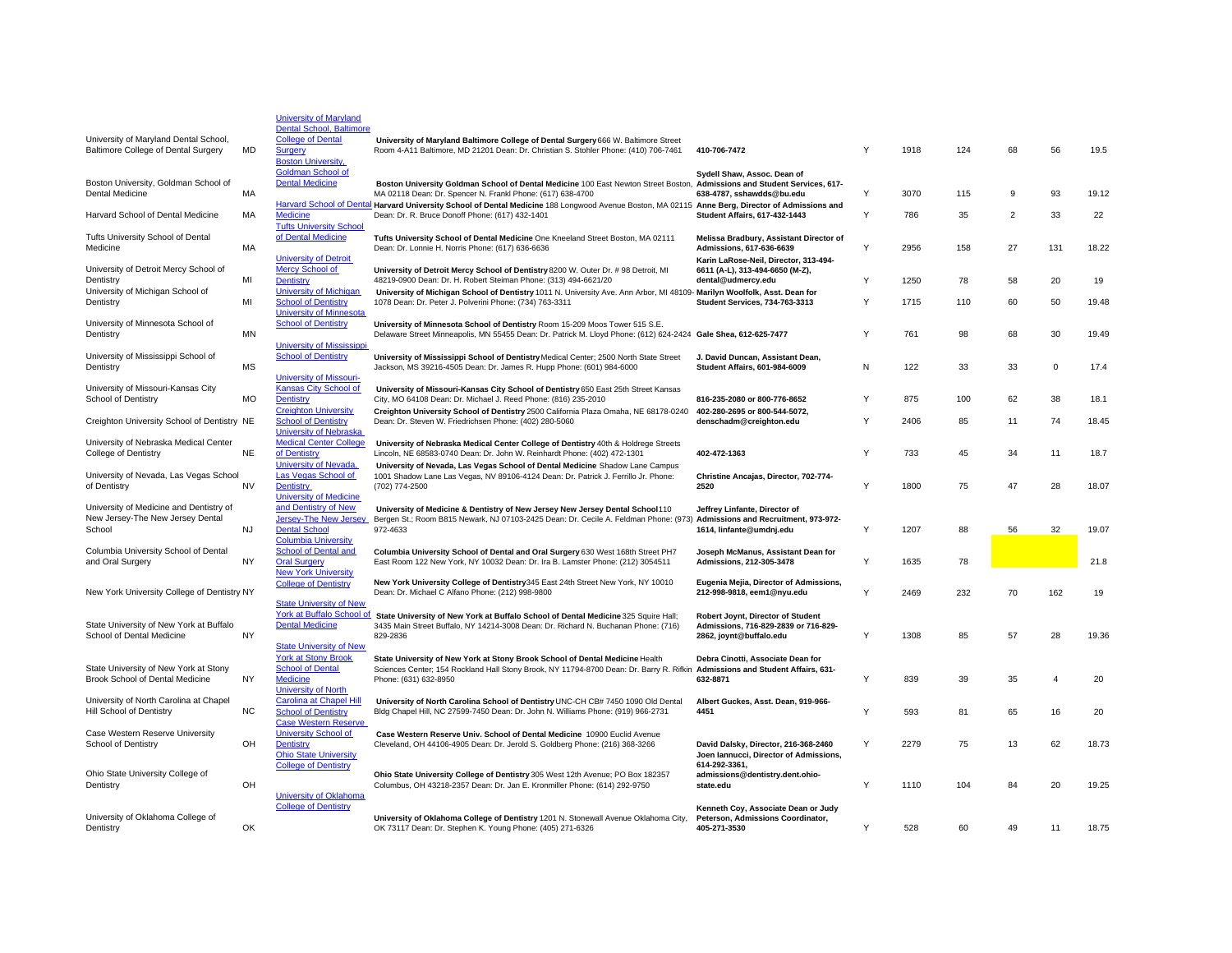| Oregon Health & Science University<br><b>School of Dentistry</b>                         | OR.       | Oregon Health &<br><b>Science University</b><br><b>School of Dentistry</b><br>University of                                                               | Oregon Health and Science University School of Dentistry 611 SW Campus Drive<br>Portland, OR 97239 Dean: Dr. Jack W. Clinton Phone: (503) 494-8801                                                       | Mark Mitchell, Assoc. Dean,<br>Admissions and Student Affairs, 503-<br>494-5274, sodadmit@ohsu.edu                | Y | 892  | 75  | 57 | 18             | 19.17         |
|------------------------------------------------------------------------------------------|-----------|-----------------------------------------------------------------------------------------------------------------------------------------------------------|----------------------------------------------------------------------------------------------------------------------------------------------------------------------------------------------------------|-------------------------------------------------------------------------------------------------------------------|---|------|-----|----|----------------|---------------|
| University of Pennsylvania School of<br><b>Dental Medicine</b>                           | PA        | Pennsylvania School of<br><b>Dental Medicine</b><br><b>University of Pittsburgh</b>                                                                       | University of Pennsylvania School of Dental Medicine 240 South 40th Street; Robert<br>Shattner Center Philadelphia, PA 19104-6030 Dean: Dr. Marjorie K. Jeffcoat Phone: (215)<br>898-8961                | Corky Cacas, Director of Admissions,<br>215-898-8943.<br>Dental-admissions@pobox.upenn.edu                        | Y | 1843 | 116 | 13 | 103            | 20            |
| University of Pittsburgh School of Dental<br>Medicine                                    | PA        | <b>School of Dental</b><br>Medicine<br><b>Temple University School</b>                                                                                    | University of Pittsburgh School of Dental Medicine 3501 Terrace Street Pittsburgh, PA<br>15261 Dean: Dr. Thomas W. Braun Phone: (412) 648-1938                                                           | 412-648-8437,<br>dentaladmissions@dental.pitt.edu<br>Lisa Deem, Assoc. Dean for                                   | Y | 1452 | 80  | 24 | 56             | 18.75         |
| Temple University School of Dentistry                                                    | PA        | of Dentistry                                                                                                                                              | Temple University School of Dentistry 3223 North Broad Street Philadelphia, PA 19140<br>Dean: Dr. Martin F. Tansy Phone: (215) 707-2799                                                                  | Admissions and Student Affairs, 215-<br>707-2801                                                                  | Y | 2907 | 125 | 51 | 74             | 19.1          |
| University of Puerto Rico, School of<br>Dentistry                                        | <b>PR</b> | University of Puerto<br><b>Rico. School of Dentistry</b><br><b>Medical University of</b>                                                                  | University of Puerto Rico School of Dentistry Medical Sciences Campus Main Building-<br>Office #A103B, 1st Floor San Juan, PR 00936-5067 Dean: Dr. Yilda M. Rivera Phone:<br>(787) 764-0444              |                                                                                                                   | Y | 288  | 40  | 38 | $\overline{2}$ | 16            |
| Medical University of South Carolina<br>College of Dental Medicine                       | SC        | <b>South Carolina College</b><br>of Dental Medicine                                                                                                       | Medical University of South Carolina College of Dental Medicine 171 Ashley Avenue;<br>PO Box 250507 Charleston, SC 29425-1376 Dean: Dr. John J. Sanders Phone: (843) 792-<br>3811                        | Tariq Javed, Assoc. Dean for<br>Academic and Student Affairs, 843-792-<br>2344 or 843-792-2345,<br>javed@musc.edu | Y | 679  | 54  | 51 | 3              | 19            |
| Meharry Medical College School of<br>Dentistry                                           | TN        | <b>Meharry Medical College</b><br><b>School of Dentistry</b>                                                                                              | Meharry Medical College School of Dentistry 1005 D.B. Todd Blvd. Nashville, TN 37208<br>Dean: Dr. William B. Butler Phone: (615) 327-6207                                                                | Allen Mosley, Director, 615-327-6223                                                                              | Y | 1349 | 60  | 10 | 50             | 16            |
| University of Tennessee College of<br>Dentistry                                          | TN        | <b>University of Tennessee</b><br><b>College of Dentistry</b><br><b>Bavlor College of</b>                                                                 | University of Tennessee College of Dentistry University of Tennessee Health Science<br>Ctr; 875 Union Avenue Memphis, TN 38163 Dean: Dr. Russell O. Gilpatrick Phone: (901)<br>448-6202                  | Wisdom Coleman, Jr. Assoc. Dean for<br><b>Admissions and Student Affairs, 901-</b><br>448-6200 or 800-788-0040    | N | 436  | 80  | 52 | 28             | 18            |
| Baylor College of Dentistry, The Texas<br>A&M University System Health Science<br>Center | <b>TX</b> | Dentistry, The Texas<br><b>A&amp;M University System</b><br><b>Health Science Center</b><br><b>University of Texas</b><br><b>Health Science Center at</b> | Baylor College of Dentistry Component of Texas A & M Health Sci Ctr 3302 Gaston<br>Avenue Dallas, TX 75246 Dean: Dr. James S. Cole Phone: (214) 828-8300                                                 | Barbara Miller, Executive Director or<br>Janet Pledger, Assistant to the<br>Executive Director, 214-828-8230      | Y | 1154 | 91  | 89 | 2              | 19.5          |
| University of Texas Health Science<br>Center at Houston, Dental Branch                   | TX        | <b>Houston, Dental Branch</b><br><b>University of Texas</b>                                                                                               | Univ. of Texas Hith Science Cnt-Houston Dental Branch 6516 M. D. Anderson Blvd.;<br>Room 147; Houston, TX 77225-0068 Dean: Dr. Catherine M. Flaitz Phone: (713) 500-4021                                 | H. Philip Pierpont, 713-500-4151                                                                                  | Y | 667  | 74  | 74 | $\Omega$       | 19.19         |
| University of Texas Health Science<br>Center at San Antonio Dental School                | <b>TX</b> | <b>Health Science Center at</b><br><b>San Antonio Dental</b><br><b>School</b><br>Virginia Commonwealth                                                    | University of Texas Hlth Science Cnt-San Antonio Dental School 7703 Floyd Curl Drive Christina Lopez, Assistant to the<br>San Antonio, TX 78284-7914 Dean: Dr. Kenneth L. Kalkwarf Phone: (210) 567-3160 | Registrar, 210-567-2659                                                                                           | Y | 868  | 90  | 84 | 6              | 19.77         |
| Virginia Commonwealth University<br><b>School of Dentistry</b>                           | VA        | <b>University School of</b><br><b>Dentistry</b><br>University of Washington                                                                               | Virginia Commonwealth University School of Dentistry P.O. Box 980566 Richmond, VA Michael Healy, Asst. Dean, 804-828-<br>23298-0566 Dean: Dr. Ronald J. Hunt Phone: (804) 828-9184                       | 9196                                                                                                              | Y | 1506 | 90  | 55 | 35             | 19            |
| University of Washington School of<br>Dentistry                                          | WA        | <b>School of Dentistry</b>                                                                                                                                | University of Washington-Health Sciences School of Dentistry D322 Health Sciences<br>Bldg.; 1959 NE Pacific St.; Seattle, WA 98195 Dean: Dr. Martha J. Somerman Phone: (206)<br>543-5982                 | Kathleen Craig, Admissions Officer,<br>206-543-5840.<br>askuwsod@u.washington.edu                                 | Y | 871  | 56  | 48 | 8              | 21            |
| West Virginia University School of<br>Dentistry                                          | <b>WV</b> | <b>West Virginia University</b><br><b>School of Dentistry</b>                                                                                             | West Virginia University School of Dentistry Robert C. Byrd Health Sci Ctr.; Medical<br>Center Drive; Morgantown, WV 26506-9400 Dean: Dr. James J. Koelbl Phone: (304) 293-<br>2521                      | Susan Weatherholt, 304-293-3521                                                                                   | Y | 941  | 50  | 39 | 11             | 17            |
| Marquette University School of Dentistry WI                                              |           | <b>Marquette University</b><br><b>School of Dentistry</b>                                                                                                 | Marquette University School of Dentistry 1801 W. Wisconsin Avenue Milwaukee, WI<br>53233 Dean: Dr. William K. Lobb Phone: (414) 288-7485                                                                 | Brian Trecek, Director of Admissions,<br>414-288-3532 or 800-445-5385                                             | Y | 2650 | 80  | 40 | 40             | 18.35         |
|                                                                                          |           |                                                                                                                                                           |                                                                                                                                                                                                          |                                                                                                                   |   |      |     |    | Ave.<br>Stdev  | 18.99<br>1.22 |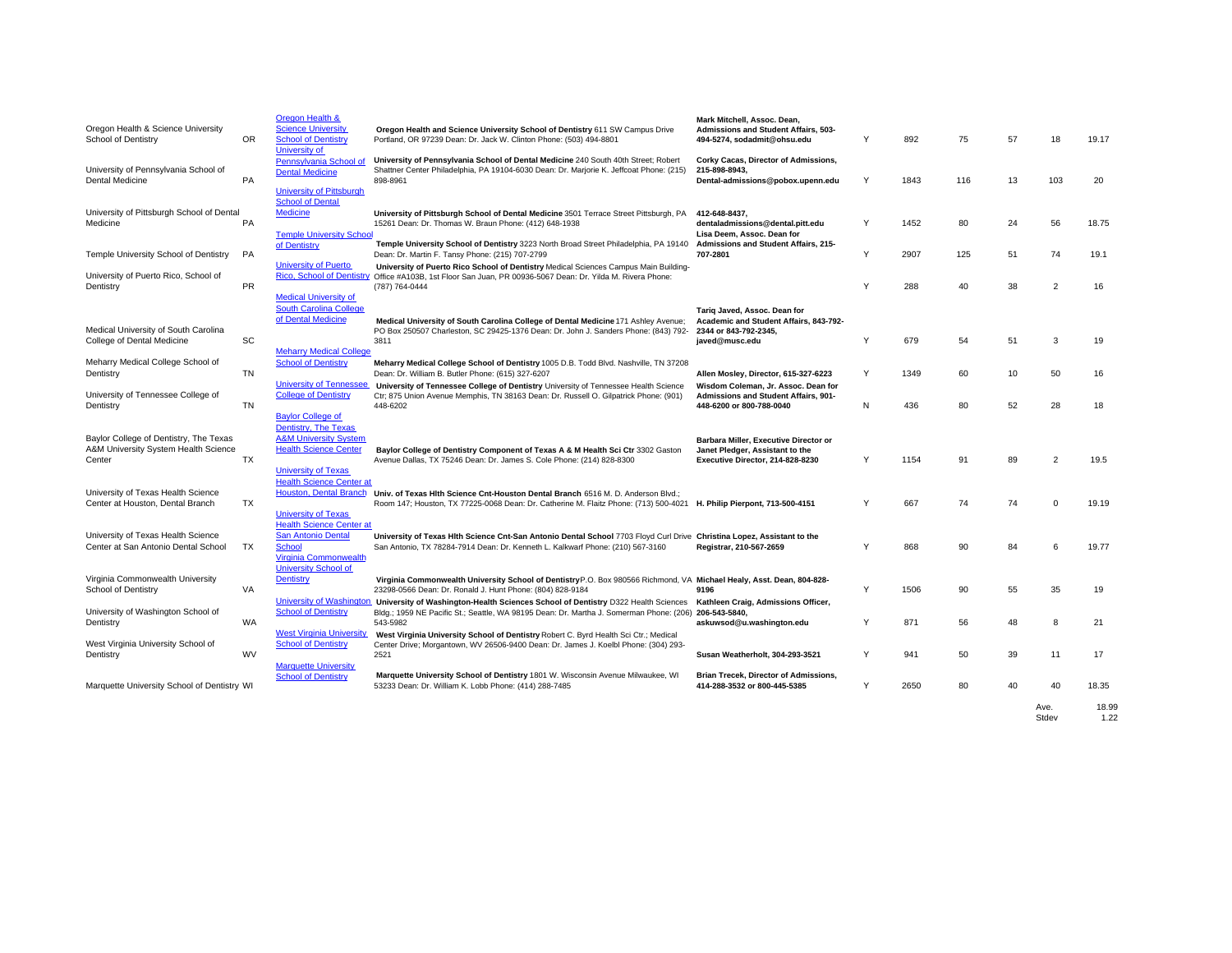| DAT-PAT | GPA     | > Ave +<br>SD/2? | $<$ Ave -<br>SD/2? | GPA-Sci | Gen            | Chem Org Chem Biochem Zoology Genetics Molec Bio Anatomy Physiology Physics |                         |                                        | Biology/ Microbio/ |                |                |              |                | Math       |                | English Psychology | Fee   | Initial<br>Application Acceptance<br>Fee | Additional<br>Deposit         | 1-yr     | Expenses Expenses Expenses | Total 4-yr<br>Total 4-yr Resident |
|---------|---------|------------------|--------------------|---------|----------------|-----------------------------------------------------------------------------|-------------------------|----------------------------------------|--------------------|----------------|----------------|--------------|----------------|------------|----------------|--------------------|-------|------------------------------------------|-------------------------------|----------|----------------------------|-----------------------------------|
| 17      | 3.56    |                  |                    | 3.48    | $\overline{2}$ | $\overline{a}$                                                              |                         | $\mathbf 3$                            |                    |                |                |              | $\overline{2}$ | $\sqrt{2}$ | $\sqrt{2}$     |                    | \$50  | \$200                                    |                               |          |                            | \$73,629                          |
| 17.33   | 3.36    |                  | у                  | 3.26    | $\overline{2}$ | $\overline{2}$                                                              |                         | $\overline{2}$                         |                    |                |                |              | $\overline{2}$ |            | $\mathbf{1}$   |                    | \$60  |                                          |                               | \$68,136 |                            |                                   |
| 18.47   | 3.42    |                  | у                  | 3.34    | $\overline{2}$ | $\overline{2}$                                                              |                         | $\overline{2}$                         |                    |                |                |              | $\overline{2}$ |            | $\overline{2}$ |                    | \$75  | \$1,000                                  |                               |          | \$189,555                  |                                   |
| 18.5    | 3.56    |                  |                    | 3.5     | $\overline{2}$ | $\overline{2}$                                                              | $\overline{1}$          | $\sqrt{2}$                             |                    |                |                |              | $\overline{2}$ |            | $\overline{2}$ | $\overline{1}$     | \$60  |                                          |                               |          |                            | \$215,589                         |
| 18      | 3.46    |                  |                    | 3.4     | $\overline{2}$ | $\mathbf{1}$                                                                | $\overline{1}$          | $\overline{2}$                         |                    |                |                |              | $\overline{2}$ |            | $\overline{2}$ | $\overline{1}$     |       | \$200                                    |                               |          |                            | \$216,247                         |
| 19.3    | 3.32    |                  | у                  | 3.31    |                | $\overline{2}$                                                              | 1 (sub for<br>1 Org)    | $_{\rm 3}$                             |                    |                | $\overline{1}$ |              |                |            | $\overline{2}$ |                    | \$75  | \$1,000                                  |                               |          | \$282,062                  |                                   |
| 17.7    | 3.4     |                  | у                  | 3.34    | $\overline{2}$ | $\overline{c}$                                                              |                         | $\overline{2}$                         |                    |                |                |              | $\overline{2}$ |            | $\overline{2}$ |                    | \$65  | \$500                                    | \$1,000                       |          | \$279,242                  |                                   |
| 18      | 3.7     | y                |                    | 3.64    | $\overline{2}$ | $\overline{2}$                                                              |                         | $\overline{2}$                         |                    |                |                |              | $\overline{2}$ |            | $\mathbf{1}$   |                    | \$100 | \$200                                    |                               |          |                            | \$138,496<br>\$199,279            |
|         |         |                  |                    |         |                |                                                                             |                         |                                        |                    |                |                |              |                |            |                |                    |       |                                          |                               |          |                            | (CT)<br>\$243,214<br>(NE)         |
| 18      | $3.5\,$ |                  |                    | 3.5     | $\overline{2}$ | $\overline{c}$                                                              |                         | $\overline{2}$                         |                    |                |                |              | $\overline{2}$ |            |                |                    | \$60  | \$400                                    |                               |          |                            |                                   |
| 15      | 3.02    |                  | у                  | $2.8\,$ | $\overline{2}$ | $\overline{c}$                                                              | $1$ (and $1$<br>Cell or | $\overline{2}$                         |                    |                |                |              |                |            | $\mathbf 2$    |                    | \$45  | \$400                                    |                               |          | \$166,160                  |                                   |
| 17      | 3.53    |                  |                    | 3.5     | $\overline{2}$ | $\overline{c}$                                                              | Molec<br>Bio)           | $\sqrt{2}$                             |                    |                |                |              | $\overline{2}$ |            | $\overline{2}$ |                    | \$50  | \$500                                    | \$500 (3/15)<br>\$1,000(5/15) |          |                            | \$230,240                         |
| 18      | 3.53    |                  |                    | 3.45    | $\overline{2}$ | $\overline{2}$                                                              | $\overline{1}$          | $\overline{2}$                         | $\overline{1}$     | $\overline{1}$ |                |              | $\overline{2}$ |            | $\overline{2}$ | $\overline{1}$     | \$30  | \$200                                    |                               |          |                            | \$137,665                         |
| 17.7    | 3.44    |                  |                    | 3.37    | $\overline{2}$ | 2 (or 1<br>Org and 1<br>Biochem)                                            |                         | $\overline{2}$                         |                    |                |                |              | $\overline{1}$ |            | $\overline{2}$ |                    | \$30  | \$100                                    |                               |          |                            | \$76,999                          |
| 17.1    | 3.5     |                  |                    | 3.4     | $\overline{2}$ | $\overline{2}$                                                              |                         | $\overline{2}$                         |                    |                |                |              | $\overline{2}$ |            | $\overline{2}$ |                    | \$40  | \$300                                    |                               |          |                            | \$126,029                         |
| 17.5    | 3.5     |                  |                    | $3.5\,$ | $\overline{2}$ | $\overline{2}$                                                              |                         | $\overline{2}$                         |                    |                |                |              | $\overline{2}$ |            | $\overline{2}$ |                    | \$20  | \$80                                     |                               |          |                            | \$147,475                         |
| 17.1    | 3.42    |                  | y                  | 3.34    | $\overline{2}$ | $\mathbf{1}$                                                                | $\overline{1}$          | $\overline{2}$                         |                    |                | $\overline{1}$ | $\mathbf{1}$ | $\overline{2}$ |            | $\mathbf{1}$   | $\overline{1}$     | \$50  | \$500                                    |                               |          |                            | \$172,264                         |
| 17      | 3.64    | $\mathsf{y}$     |                    | 3.56    | $\overline{2}$ | $\overline{2}$                                                              |                         | $\sqrt{2}$                             |                    |                |                |              | $\overline{2}$ |            |                |                    | \$60  | \$500                                    |                               |          |                            | \$167,711                         |
| 17      | 3.47    |                  |                    | 3.33    | $\overline{2}$ | $\overline{2}$                                                              |                         | $\overline{2}$                         |                    |                |                |              | $\mathbf{1}$   |            | $\overline{2}$ |                    | \$50  | \$200                                    |                               |          |                            | \$155,233                         |
| 17      | 3.42    |                  | y                  | 3.34    | $\overline{2}$ | $\overline{2}$                                                              |                         | $4$ (Intro +<br>3 UL<br>animal<br>bio) |                    |                |                |              | $\overline{1}$ |            |                |                    | \$50  | \$200 (KY)<br>\$500 (out-of-<br>state)   |                               |          |                            | \$112,982                         |
| 18      | 3.6     | v                |                    | 3.5     | $\overline{2}$ | $\overline{2}$                                                              |                         | $\mathbf{3}$                           |                    |                |                |              | $\overline{2}$ |            | $\mathbf{3}$   |                    | \$50  | \$200                                    |                               |          |                            | \$134,353                         |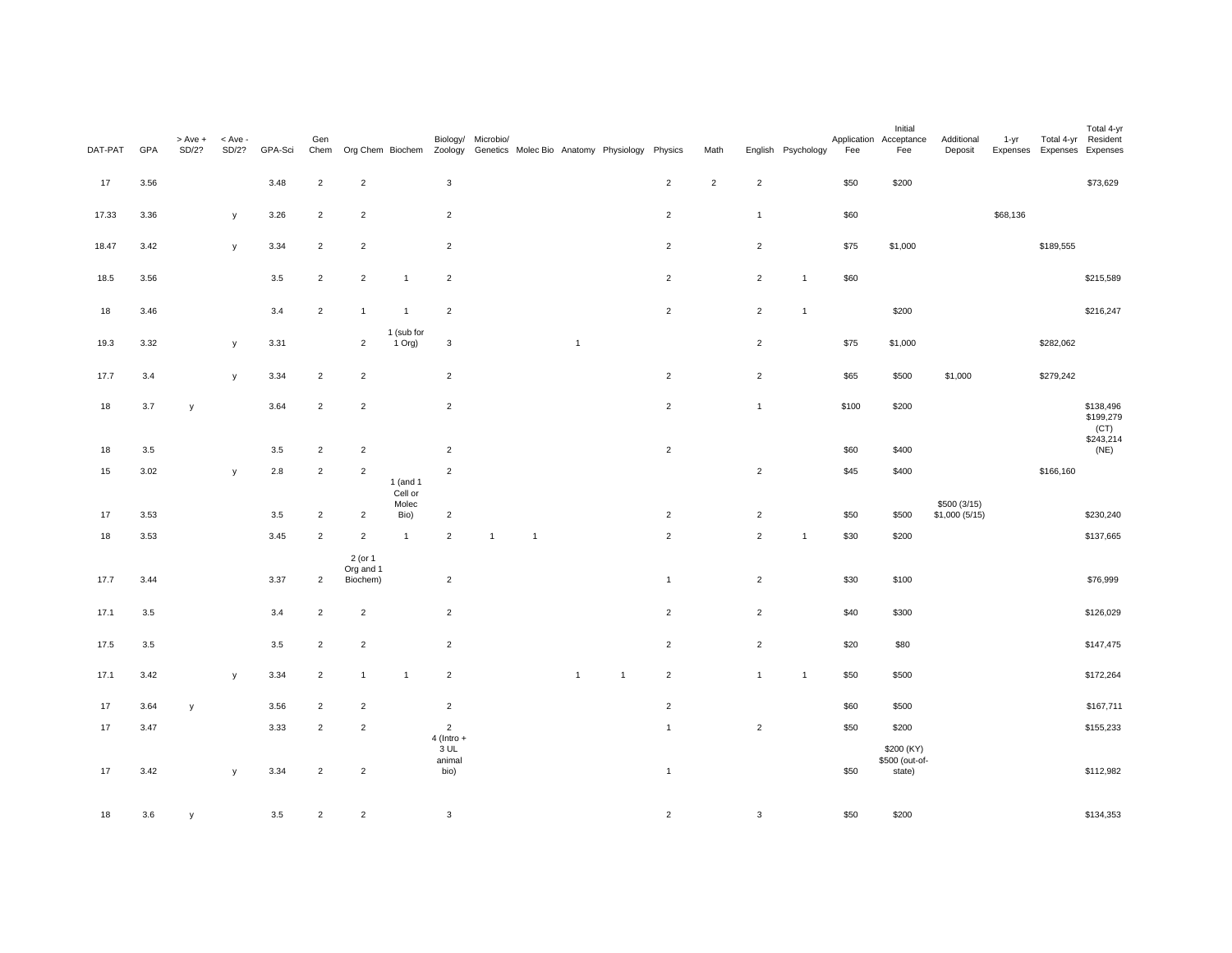| 17.7  | 3.41    |              | y | 3.32 | $\overline{2}$ | $\overline{2}$ | $\overline{1}$ | $\overline{2}$                  |                |                |              | $\overline{2}$            |                            | $\overline{2}$ |              | \$65<br>\$60 (US<br>$\frac{1}{100}$ (i.) \$90 | \$300   | \$300   |           | \$158,848 |
|-------|---------|--------------|---|------|----------------|----------------|----------------|---------------------------------|----------------|----------------|--------------|---------------------------|----------------------------|----------------|--------------|-----------------------------------------------|---------|---------|-----------|-----------|
| 18    | 3.55    |              |   | 3.25 | $\overline{2}$ | $\sqrt{2}$     |                | $\mathbf{3}$                    |                |                |              | $\mathbf 2$               | $\overline{2}$             | $\mathbf 2$    |              | cit.)                                         | \$2,000 | \$1,000 | \$286,473 |           |
| 18    | 3.73    | y            |   | 3.7  | $\overline{2}$ | $\overline{2}$ |                | $\overline{2}$                  |                |                |              | $\overline{2}$            | 2 (Calculus)               | $\overline{2}$ |              | \$70                                          |         |         | \$244,183 |           |
| 17.14 | 3.32    |              | y | 3.22 | $\overline{2}$ | $\overline{1}$ | $\overline{1}$ | $\overline{2}$                  |                |                |              | $\overline{2}$            |                            |                |              | \$50                                          | \$1,500 | \$500   | \$281,126 |           |
| 18    | 3.56    |              |   | 3.62 | $\overline{c}$ | $\overline{c}$ |                | $\overline{2}$                  |                |                |              | $\overline{2}$            |                            | $\overline{c}$ |              | \$50                                          | \$1,500 |         | \$225,196 |           |
| 18.19 | 3.46    |              |   | 3.34 | $\overline{c}$ | $\mathbf 2$    |                | $\overline{2}$                  |                |                |              | $\overline{2}$            |                            | $\overline{c}$ |              | \$50                                          | \$1,500 |         |           | \$184,384 |
| 18.11 | 3.64    | у            |   | 3.59 | $\overline{2}$ | $\overline{2}$ | $\overline{1}$ | $\overline{2}$<br>$2 (+ 2 adv)$ |                |                |              | $\overline{2}$            | $\overline{1}$             | $\overline{2}$ | $\mathbf{1}$ | \$60                                          | \$1,000 |         |           | \$188,373 |
| 16.6  | 3.58    | у            |   | 3.56 | $\overline{c}$ | $\overline{2}$ |                | Bio or<br>Chem)                 |                |                |              | $\overline{2}$<br>2 (or 1 | $2 (+ 1 of$<br>Statistics) | $\mathbf{1}$   | $\mathbf{1}$ | \$50                                          |         |         |           | \$44,108  |
| 17.1  | 3.58    | $\mathsf{y}$ |   | 3.51 | $\overline{2}$ | $\overline{2}$ |                | 2 (Gen<br>$Bio + Cell)$         |                | $\overline{1}$ | $\mathbf{1}$ | $Phys + 1$<br>Math)       |                            | $\overline{2}$ |              | \$35                                          | \$200   |         |           | \$196,328 |
| 17.78 | 3.5     |              |   | 3.38 | $\overline{c}$ | $\overline{c}$ |                | $\overline{2}$                  |                |                |              | $\sqrt{2}$                |                            | $\overline{2}$ |              | \$45                                          | \$500   | \$300   | \$229,532 |           |
| 17.2  | 3.8     | $\mathsf{y}$ |   | 3.71 | $\overline{2}$ | $\overline{2}$ |                | $\overline{2}$                  |                |                |              | $\overline{2}$            |                            | $\overline{2}$ |              | \$50                                          | \$200   |         |           | \$164,062 |
|       |         |              |   |      |                |                | $\overline{1}$ |                                 |                |                |              | $\overline{2}$            |                            | $\overline{2}$ |              |                                               |         |         |           |           |
| 17.52 | 3.37    |              | у | 3.27 | $\overline{2}$ | 2              |                | $\overline{2}$                  |                |                |              |                           |                            |                |              | \$50                                          | \$500   | \$500   |           | \$205,320 |
| 16.97 | 3.46    |              |   | 3.38 | $\overline{2}$ | $\overline{2}$ |                | $\overline{2}$                  |                |                |              | $\overline{2}$            |                            | $\overline{2}$ |              | \$75                                          | \$1,000 | \$1,000 |           | \$122,948 |
| 18.5  | $3.5\,$ |              |   | 3.4  | $\overline{2}$ | $\mathbf 2$    |                | $\overline{2}$                  |                |                |              | $\overline{2}$            |                            | $\overline{2}$ |              | \$70                                          | \$1,000 | \$500   | \$254,230 |           |
| 18    | 3.14    |              | y | 3.01 | $\overline{2}$ | $\overline{c}$ |                | $\overline{2}$                  |                |                |              | $\overline{2}$            |                            | $\overline{2}$ |              | \$75                                          | \$2,500 |         | \$304,696 |           |
|       |         |              |   |      |                |                |                |                                 |                |                |              |                           |                            |                |              |                                               |         |         |           |           |
| 17.54 | 3.51    |              |   | 3.43 | $\overline{2}$ | $\overline{2}$ |                | $\overline{2}$                  |                |                |              | $\overline{2}$            |                            | $\overline{2}$ |              | \$50                                          | \$350   |         |           | \$155,171 |
| 17.6  | 3.6     | у            |   | 3.6  | $\overline{2}$ | $\overline{2}$ |                | $\overline{2}$                  |                |                |              | $\overline{2}$            | 2 (Calc or<br>Statistics)  |                |              | \$75                                          | \$350   |         |           | \$153,278 |
| 17.6  | 3.58    | $\mathsf{y}$ |   | 3.55 | $\overline{2}$ | $\overline{2}$ |                | $\overline{2}$                  |                |                |              | $\overline{2}$            |                            | $\overline{2}$ |              | \$74                                          | \$500   |         |           | \$143,438 |
| 17.92 | 3.43    |              |   | 3.32 | $\overline{2}$ | $\overline{c}$ |                | $\overline{2}$                  |                |                |              | $\overline{2}$            |                            | $\overline{2}$ |              | \$45                                          | \$1,000 |         | \$246,125 |           |
|       |         |              |   |      |                |                |                |                                 |                |                |              |                           |                            |                |              |                                               |         |         |           |           |
| 17.66 | 3.55    |              |   | 3.46 | $\overline{2}$ | $\overline{2}$ | $\overline{1}$ | $\overline{2}$                  | $\overline{1}$ | $\overline{1}$ |              | $\overline{2}$            |                            | $\overline{2}$ |              | \$40<br>\$50 (U.S.                            | \$500   |         |           | \$198,019 |
| 17.28 | 3.72    | $\mathsf{v}$ |   | 3.6  | $\overline{2}$ | $\overline{c}$ | $\mathbf{1}$   | $\overline{2}$                  |                |                |              | $\overline{2}$            |                            | $\overline{2}$ | $\mathbf{1}$ | cit.) \$75<br>(non-US<br>cit.)                | \$500   |         |           | \$158,702 |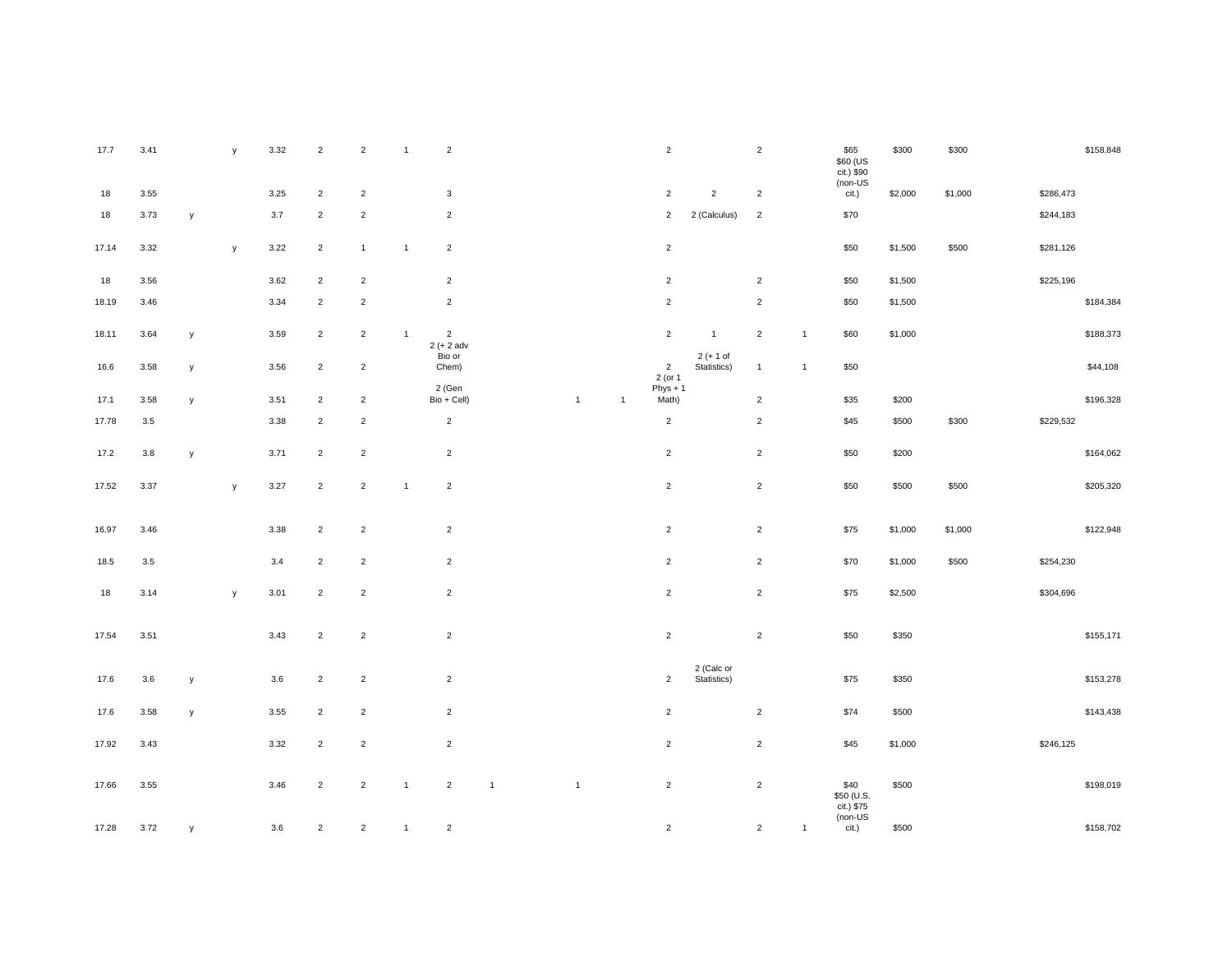| 17            | 3.57        | у |              | 3.51 | $\overline{2}$ | $\overline{2}$ |                | $\overline{c}$       |                |  | $\overline{2}$ | $\overline{1}$ | $\mathbf{1}$          | \$50<br>\$35 (U.S.<br>cit.) \$50 | \$1,000                                                     |       | \$287,985 |           |
|---------------|-------------|---|--------------|------|----------------|----------------|----------------|----------------------|----------------|--|----------------|----------------|-----------------------|----------------------------------|-------------------------------------------------------------|-------|-----------|-----------|
| 17.61         | 3.63        | У |              | 3.56 | $\overline{2}$ | $\overline{2}$ |                | $\overline{2}$       |                |  | $\overline{2}$ |                | $\overline{2}$        | $non-US$<br>cit.)                | \$750                                                       | \$750 |           | \$218,339 |
| 17.8          | 3.32        |   | $\mathsf{y}$ | 3.23 | $\overline{2}$ | $\overline{2}$ |                | $\overline{2}$       |                |  | $\overline{2}$ |                | $\overline{2}$        | \$30                             | \$1,500                                                     |       |           | \$148,358 |
| 16            | 3.56        |   |              | 3.44 | $\overline{2}$ | $\overline{2}$ |                | $\overline{2}$       |                |  | $\overline{2}$ |                | $3 (+ 3)$<br>Spanish) | \$110                            |                                                             |       | \$100,205 |           |
| 18            | 3.55        |   |              | 3.49 | $\overline{2}$ | $\sqrt{2}$     |                | $\overline{2}$       |                |  | $\sqrt{2}$     | $\overline{2}$ | $\sqrt{2}$            | \$75                             | Amt. required<br>to hold place<br>in class not<br>specified |       |           | \$103,786 |
| 15            | 3.12        |   | y            | 2.98 | $\overline{2}$ | $\overline{1}$ |                | $\overline{2}$       |                |  | $\mathbf{1}$   |                | $\overline{2}$        | \$60                             | \$300                                                       |       | \$222,826 |           |
| 17            | 3.5         |   |              | 3.42 | $\overline{2}$ | $\overline{2}$ |                | $\overline{2}$       |                |  | $\sqrt{2}$     |                | $\overline{2}$        | \$50                             | \$200                                                       |       |           | \$87,096  |
| 16.6          | 3.51        |   |              | 3.41 | $\overline{2}$ | $\overline{2}$ |                | $\overline{2}$       |                |  | $\overline{2}$ |                | $\overline{2}$        | \$35<br>(nonres.)                | \$200                                                       |       |           | \$139,960 |
| 17.35         | 3.51        |   |              | 3.46 | $\overline{2}$ | $\overline{2}$ | $\overline{1}$ | $2 (+ 2)$<br>nonlab) |                |  | $\mathbf 2$    |                | $\sqrt{2}$            | \$55-190                         | \$30                                                        |       |           | \$152,096 |
| 17.19         | 3.59        | У |              | 3.55 | $\overline{2}$ | 2              |                | $2 (+ 2)$<br>nonlab) |                |  | $\mathbf 2$    |                |                       | \$40                             |                                                             |       |           |           |
| 17            | 3.35        |   | y            | 3.26 | $\overline{2}$ | $\overline{2}$ | $\overline{1}$ | $\overline{2}$       |                |  | $\sqrt{2}$     |                | $\overline{2}$        | \$70                             | \$500                                                       | \$300 |           | \$155,462 |
| 19            | 3.65        | У |              | 3.6  | $\overline{1}$ | $\overline{1}$ | $\overline{1}$ | $\overline{2}$       | $\overline{1}$ |  | $\sqrt{2}$     |                |                       | \$35                             | \$100<br>\$200 (res.)                                       |       |           | \$145,826 |
| 16            | 3.52        |   |              | 3.33 | $\overline{2}$ | $\overline{2}$ |                | $\overline{2}$       |                |  | $\overline{2}$ |                | $\overline{2}$        | \$50                             | \$400<br>(nonres.)                                          |       |           | \$81,893  |
| 17.3<br>17.47 | 3.5<br>3.50 |   |              | 3.42 | $\overline{2}$ | $\overline{2}$ |                | $\overline{2}$       |                |  | $\sqrt{2}$     |                | $\sqrt{2}$            | \$45                             | \$1,000                                                     |       |           | \$213,078 |

0.79 0.14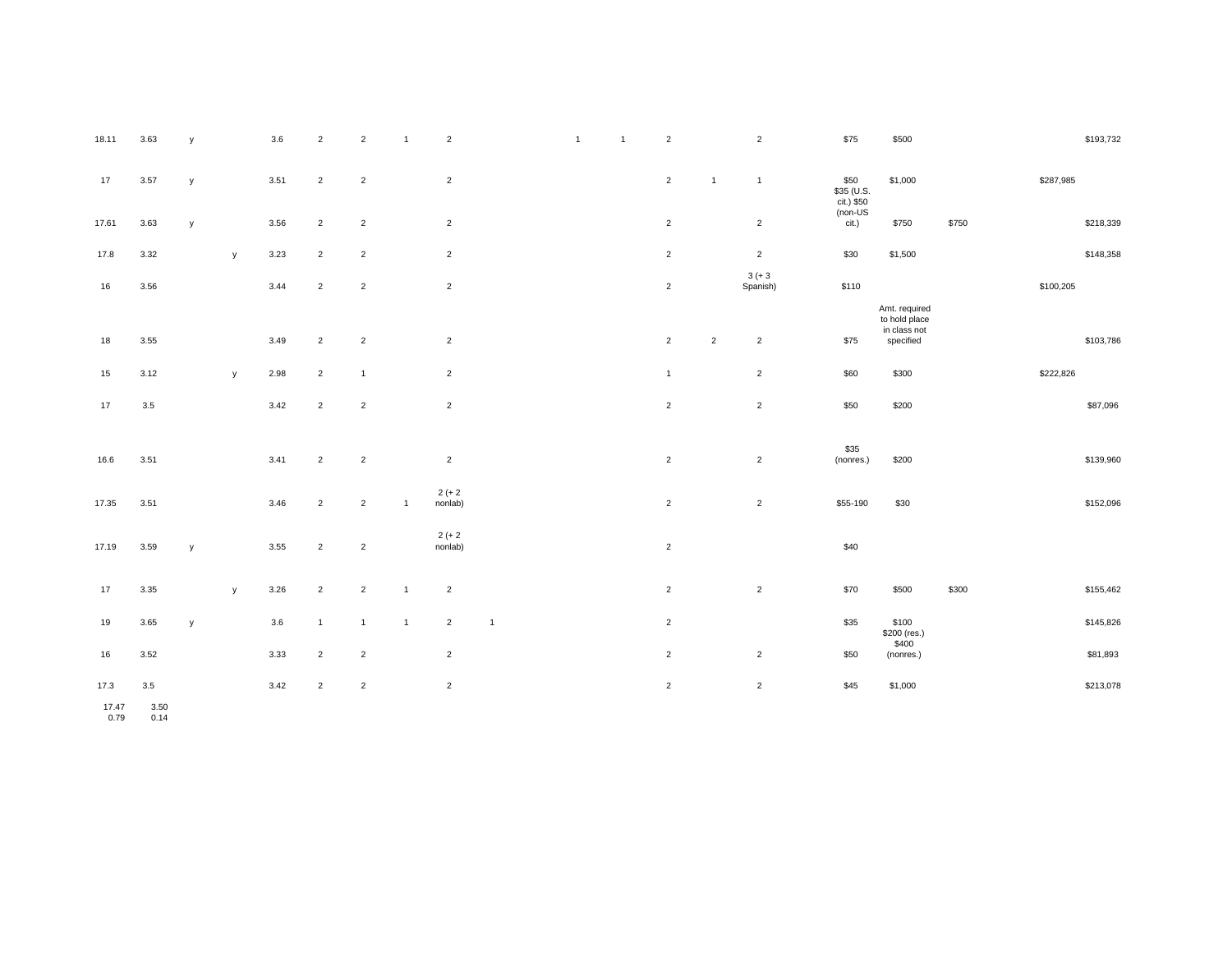| Total 4-yr<br>Nonres.<br>Expenses |  |  |  |
|-----------------------------------|--|--|--|
| \$154,983                         |  |  |  |
|                                   |  |  |  |
|                                   |  |  |  |
| \$258,813                         |  |  |  |
| \$265,227                         |  |  |  |
|                                   |  |  |  |
|                                   |  |  |  |
| \$234,408                         |  |  |  |
| \$291,007                         |  |  |  |
|                                   |  |  |  |
| \$239,840                         |  |  |  |
| \$249,379                         |  |  |  |
|                                   |  |  |  |
| \$258,517                         |  |  |  |
| \$279,475                         |  |  |  |
| \$270,488                         |  |  |  |
| \$231,889                         |  |  |  |
| \$240,820                         |  |  |  |
| \$203,566                         |  |  |  |
| \$183,869                         |  |  |  |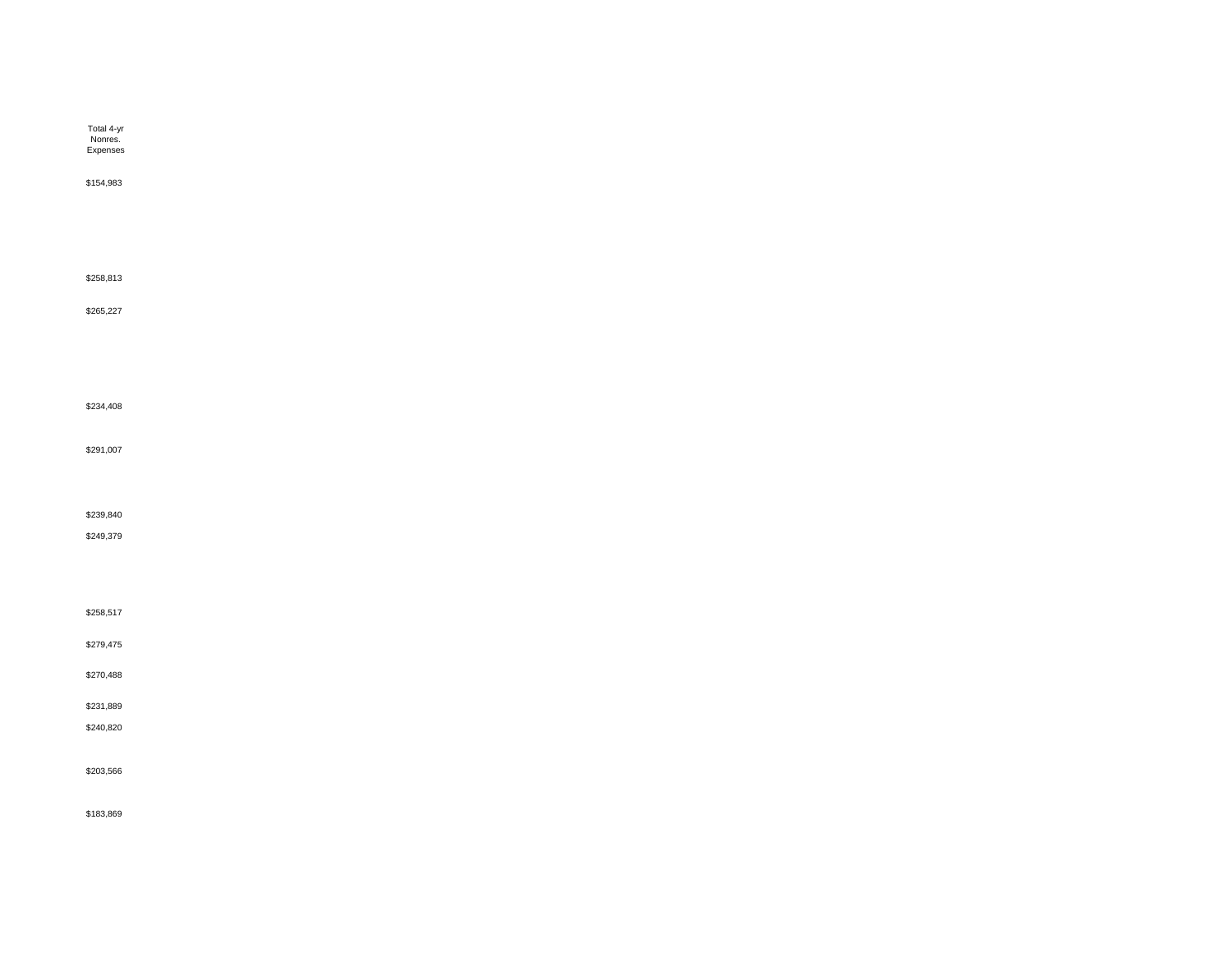\$232,668 \$241,128 \$246,153 \$71,832 \$291,592 \$275,196 \$295,320 \$171,276 \$214,431 \$212,478 \$245,473 \$223,885

\$233,494